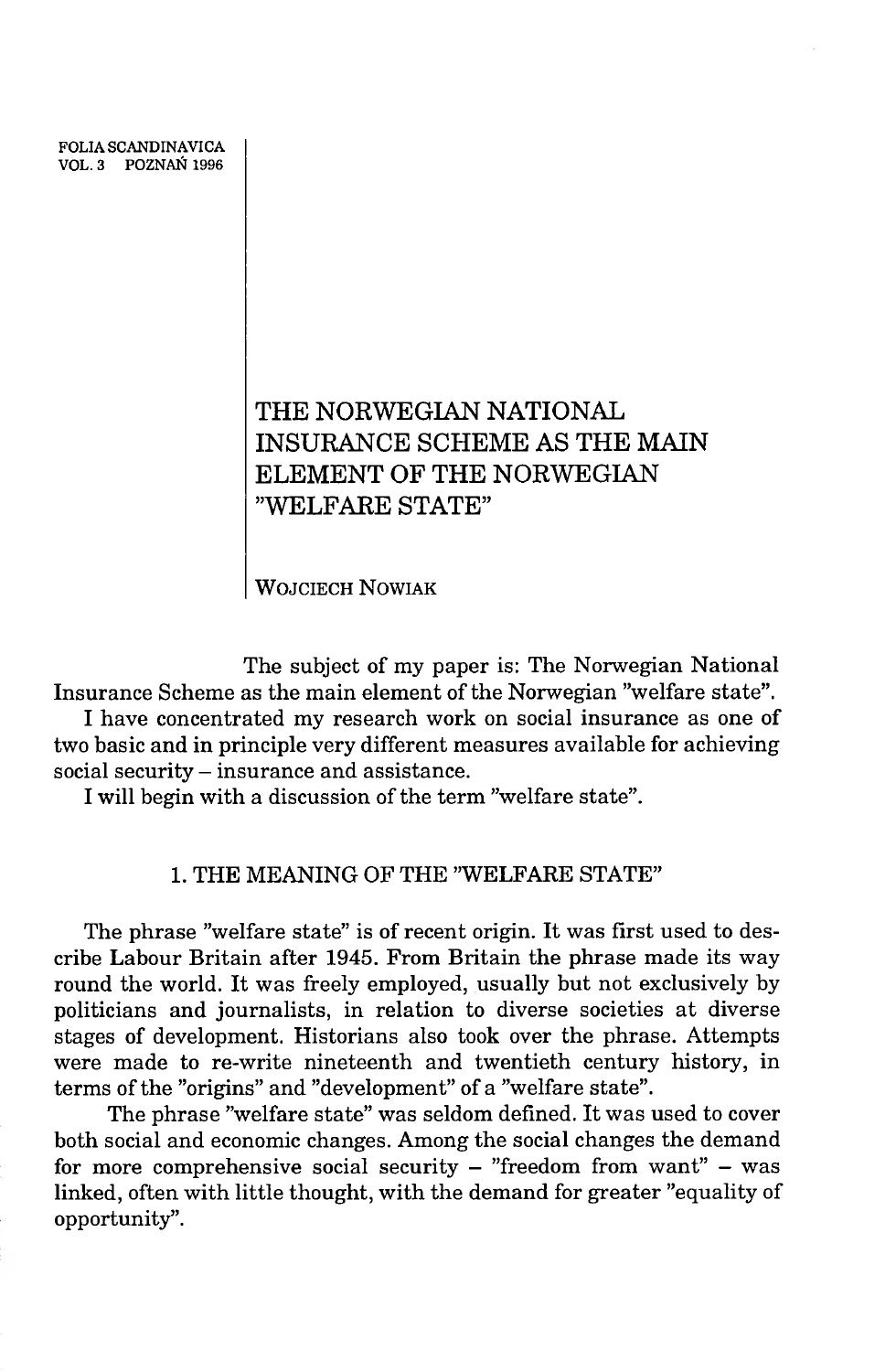'Welfare states" were fruits of "social democracy". Comprehensive notions of a "welfare state" based on complete "equality of citizenship" received universal assent.

There were many reforms at the end of the nineteenth and at the beginning of the twentieth centuries. But many of the ''reforms" were designed as remedies for specific problems: they were certainly not thought of as contributions to a "trend" or a "movement". The sources of inspiration were multiple  $-$  socialism was only one of several trends  $-$  and this very multiplicity added to later complications.1

The I.L.O. report of 1950 went on to state that: the transformation of social insurance is accompanied by the absorption or co-ordination of social assistance, and there begins to emerge a new organisation for social security, which we can describe only as a public service for the citizenry at large. This new organisation now concerns society as whole, though it is primarily for the welfare of the workers and their families. $2$ 

The American researcher Harold L. Wilensky wrote in his book ''The Welfare State and Equality": "The essence of the Welfare state is government protected minimum standards of income, nutrition, health, housing, and education, assured to every citizen as a political right, not as charity. $^{\prime\prime3}$ 

The largest public expenditures are for defence, education, welfare, and health, which together comprise at least two-thirds of general government expenditures in rich countries. Dominating the ''welfare and health" category are three expensive programs: firstly, pensions, death benefits, disability insurance, sickness and/or maternity benefits; secondly, health insurance or a national health service, and, finally, family or child allowances.

To compare such structural properties as the degree of distributive equality, the scope and strength of social entitlements, or the nature of social control and stratification built into social welfare programs, it is fruitful to distinguish between a ''marginal" (residual) and an ''institutional" welfare state model.

The marginal model is predicated on a commitment to market sovereignty. It stipulates that governments play only a limited role in the distribution of welfare.

In contrast, the institutional model does not recognise any fixed boundaries for public welfare commitments. The underlying view is that

<sup>&</sup>lt;sup>1</sup> See Asa Briggs, 1961, *The Welfare State in Historical Perspective*, "European Journal of Sociology" no 2, p. 221-258.

<sup>&</sup>lt;sup>2</sup> See I.L.O., International Labour Conference, 34th Session, Objectives and Minimum Standards of Social Security, 1950.

<sup>3</sup> See Wilensky Harold L., 1975, *The Welfare State and Equality,* London, p. 13.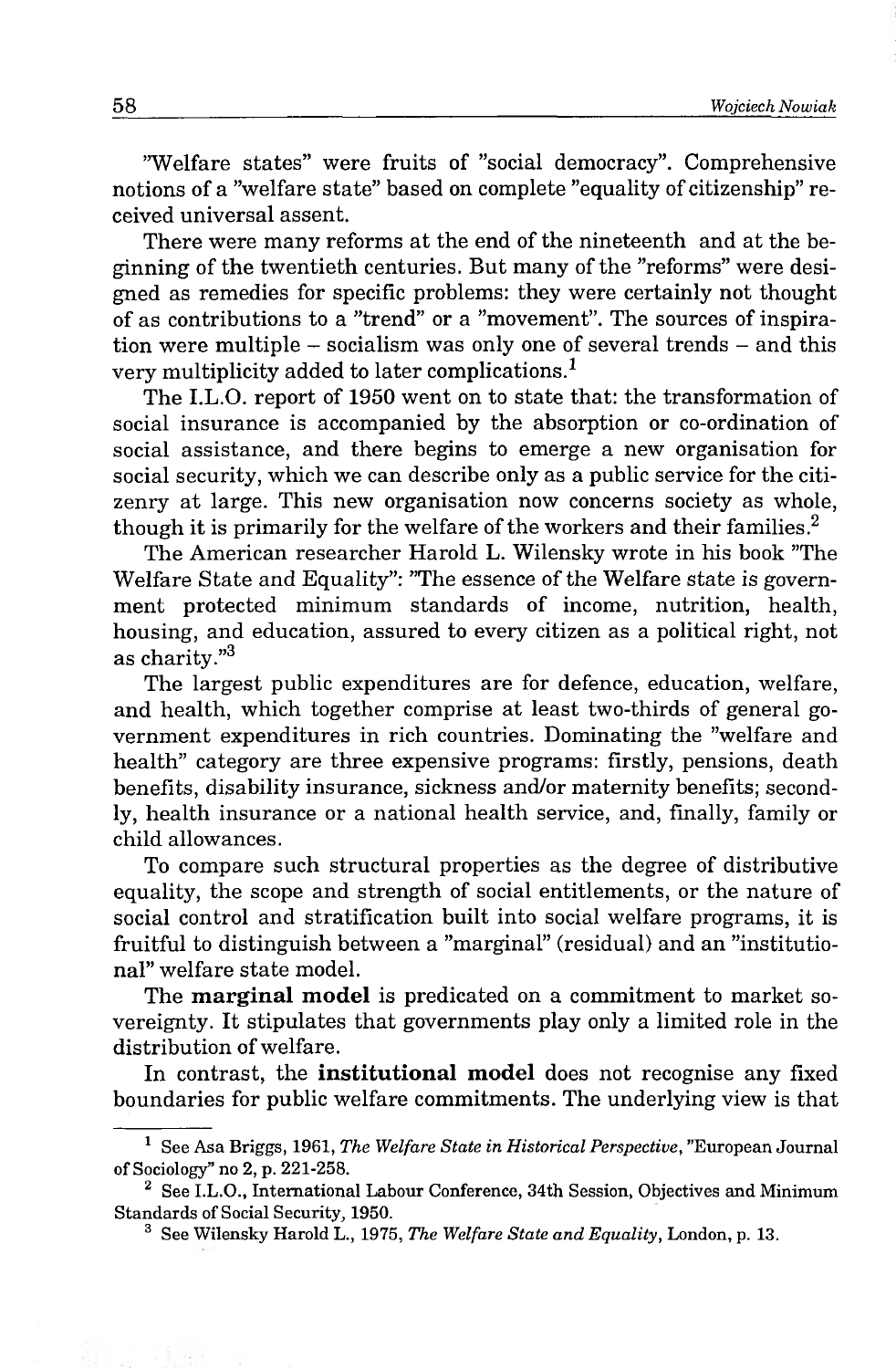the welfare of the individual is the responsibility of the social collective: the family's or market's capacity to secure an optimal distribution of welfare is seriously questioned. The institutional model promotes the principle that all citizens should be equally entitled to a decent standard of living, and that full social citizenship rights and status should be guaranteed unconditionally.

The Scandinavian countries are internationally renowned for their highly developed welfare states - the "Scandinavian model". This model is identified in terms of unusually heavy social spending, benefits and services of high standards, and high degree of government intervention. The four Nordic countries - Denmark, Finland, Norway, and Sweden tend to constitute a cluster among the advanced capitalist countries with respect to their type of welfare state. The Nordic welfare states have evolved in a distinctively institutional direction.

The hallmark of the contemporary Scandinavian institutional welfare state can be expressed in terms of three essential features. First, social policy is comprehensive in its attempt to provide welfare. The second distinct feature is the degree to which the social entitlement principle has been institutionalised. The third feature is the socially cohesive and **universal nature** of social legislation.<sup>4</sup>

# 2. THE MEANING OF ''WELFARE STATE" IN NORWAY

The Welfare State implies economic well being. The total welfare of a human being is the sum of a large number of different elements, although the concept of total welfare can not be broken up in the sense that one can attribute parts of the whole to the various elements from which that welfare is obtained. Economic security, which is part of our total welfare, may be defined as a state of mind or sense of well-being whereby an individual can satisfy his basic needs and wants, both present and future.

The receipt of income is a key factor in attaining economic security. The income, must however, be continuous. A person must have a reasonable expectation that his income will continue into the future and that this is guaranteed through social legislation. For most people, economic security requires an income which is above the subsistence level of living and is relative to the standard of living enjoyed by others. As living standards change with time, the concept of welfare must also change.

Norway has undergone development from the classic to the modern conception of task of social welfare. Poor relief and private charity have gra-

<sup>4</sup> See G0sta Esping - Andersen & Walter Korpi, 1987, *From Poor Relief to Institutional Welfare State,* in: Erikson Robert, *The Scandinavian Model. Welfare State and Welfare Research,* New York, p. 39-74.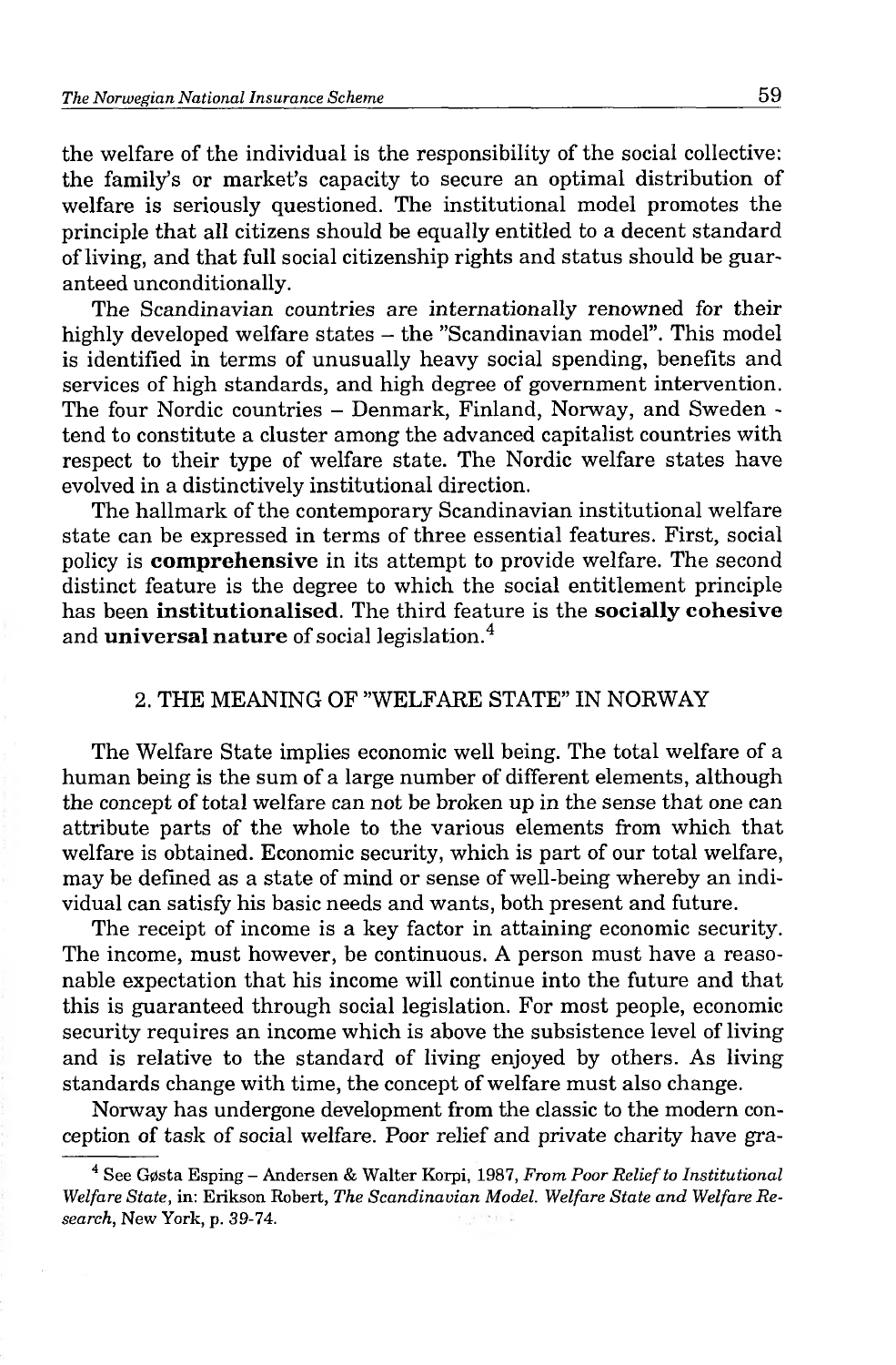dually been replaced by the legal rights of the individual under social insurance legislation. The first indications in this direction appeared already around the beginning of our century, but it was in the thirties that the new philosophy broke through completely, particularly with the introduction of a general old age insurance scheme in 1936. The principle of rendering financial aid independently of private charity and poor-relief and of giving the individual citizen legal rights to benefits, gradually gained growing support and was universally accepted by the end of the thirties. During World War II the slogan ''Freedom from want" won strong support in Norway too, and was translated into political goals in both the joint programme of all political parties drawn up in 1945 and in the first general social insurance plan of 1948, the Norwegian version of the British ''Beveridge Plan". The aim was to guarantee all citizens minimum benefits which would give a certain degree of economic security in case of sickness, accident, disability, unemployment, loss of provider and old age. The programme was gradually put into effect, the final step being taken in 1967, when the National Insurance Scheme was introduced. Now this scheme contains all the general insurance schemes: accident, sickness, unemployment and old-age pensions.

The nation's social norms, cultural background, educational and stage of economic development influence the concept of economic security. In Norway people live in a ''welfare state" because there is collective responsibility expressed through a universal comprehensive social security system.

The introduction of a national insurance scheme meant that one moved away from the type of equality which prevailed then in pension insurance schemes, and which involved everyone receiving pensions of the same size, regardless of their previous income. In the great national insurance debate of 21 June, 1965, the spokesman for the question, Oskar Skogly, and the Minister of Social Affairs, Olav Gjerervoll, both maintained that the National Insurance Scheme would break down the old class barriers and introduce a new equality.5

# 3. MORE ABOUT THE NATIONAL INSURANCE SCHEME6

### 3.1. FINANCING THE SYSTEM

The Norwegian system has been located somewhere in between the two extremes represented by the taxation principle and the insurance principle. This is the financing system in which the year's expenditures

<sup>5</sup> See Aksel Hatland, 1984, *Folketrygdens framtid,* Oslo, p. 47.

 $6$  See Lov 17 juni 1966 om folketrygden.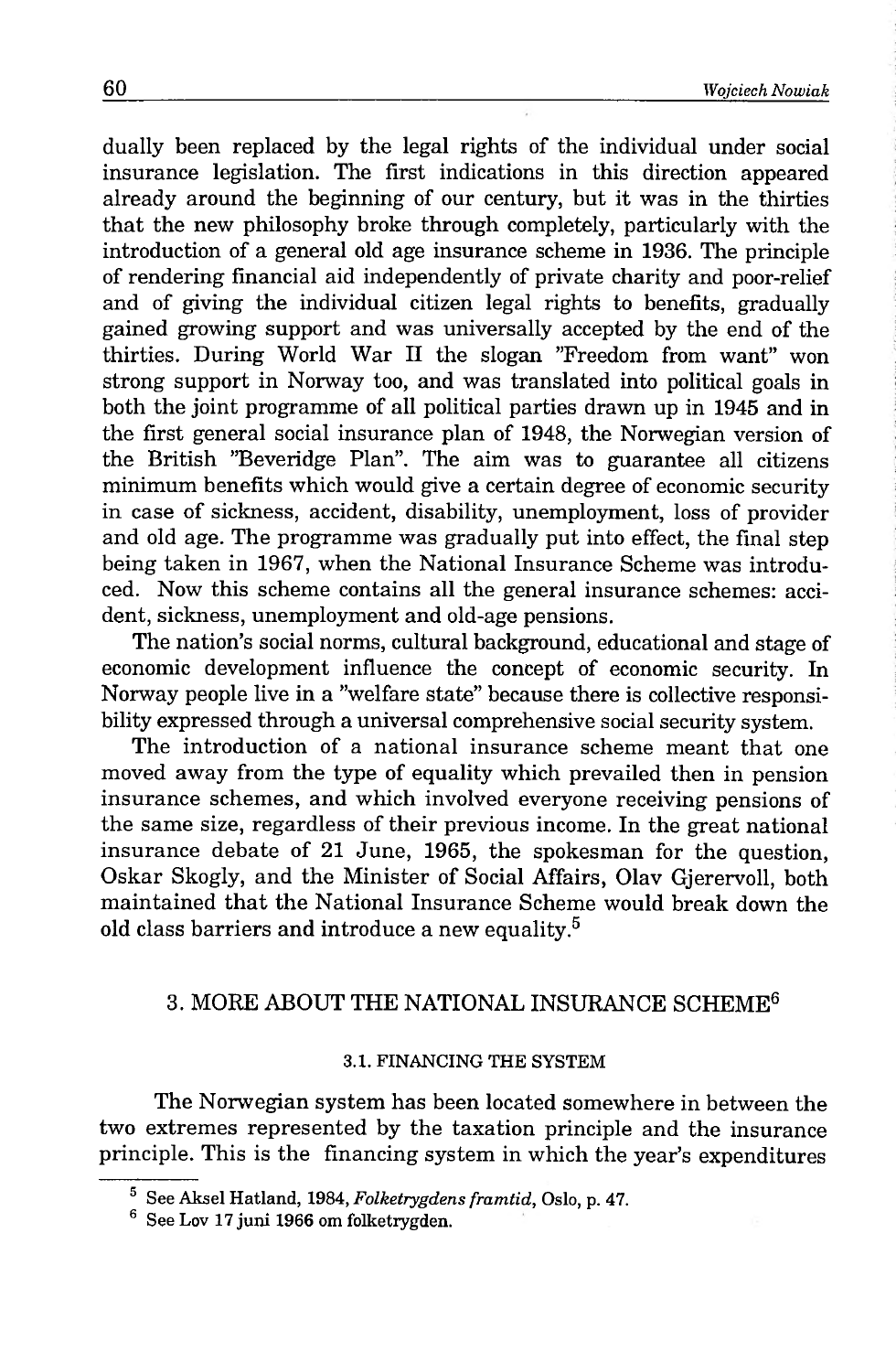are covered by the same year's income and is called a system of direct transfer. Such direct transfers are accomplished through the ordinary system of taxation and fees. The method of financing, in which social insurance revenues are a part of normal taxation, is called the taxation principle. In practice finance is drawn from tax from employees, self-employed persons, employers and contributions from the State.

# 3.2. THE NATIONAL INSURANCE SCHEME OBJECTIVES

The objective of the National Insurance Scheme is to provide benefits in the case of sickness, physical defect, pregnancy and confinement, unemployment, old age, disability, death and loss of provider.

# 3.3. WHO BELONGS TO THE NATIONAL INSURANCE SCHEME?

The National Insurance Scheme includes everyone who lives in Norway, irrespective of nationality. According to the terminology of the act relating to the National Insurance Scheme, foreign nationals are covered. Being covered by the Scheme means approximately the same as being insured.

# 3.4. THE BENEFITS UNDER THE NATIONAL INSURANCE SCHEME

The scheme consists of two types of benefits:

- a) benefits for general maintenance of purchasing power:
- Retirement Pension,
- Sickness allowances,
- Unemployment benefits,
- Disability pension,
- Rehabilitation allowances,
- Transition allowance for widows/widowers, and single parents,
- Widows/and widowers pensions.
- b) benefits to cover specific programmes or needs:
- A travel allowance to and from a doctor/hospital in case of sickness, pregnancy, confinement, birth etc.
- A mobility allowance to begin in a new position,
- A training allowance to enter employment.

The scheme covers some of the medical expenses during:

- sickness,
- disablement,
- burial,

but it covers all expenses in connection with pregnancy and confinement.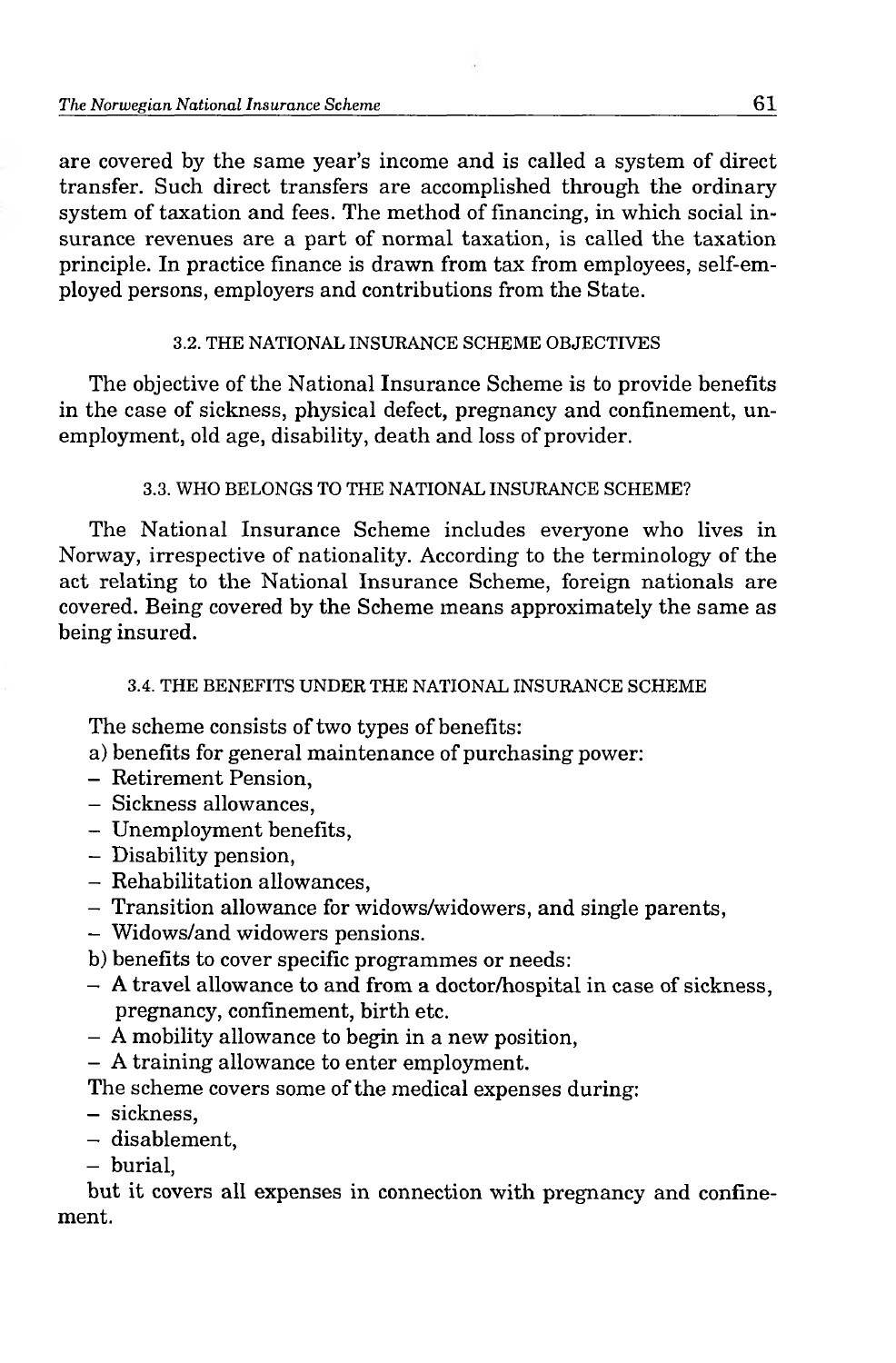#### 3.4.1 OLD AGE PENSION

The most innovative principle in the National Insurance Scheme was the introduction of pensions graduated according to previous income. The scheme ensured that the whole population came under a retirement pension scheme, under which all earners in the same income bracket were treated alike.

Basic Pension - a total insurance period of at least three years entitles a person to a basic pension. The full basic pension is paid to those who have an insurance period of 40 years.

**Supplementary Pension**  $-$  to be entitled to a supplementary pension the insured person must have had an annual earned income of more than the basic amount for at least three years after 1966.

#### 3.4.2 SICKNESS BENEFITS

Medical benefits are granted in the form of repayment of costs of:

1. Physician's assistance.

2. Medical treatment and care in approved health institutions.

3. Midwife assistance.

4. Family planning by physician and regular examination during pregnancy.

5. Physiotherapeutic treatment.

6. Certain medicaments of major importance.

7. Dental treatment of disease, including extraction of teeth.

8. Treatment by speech therapist.

- 9. Treatment by chiropractor, prescribed by a physician.
- 10. Examination and treatment by psychologists.
- 11. Hearing aids.

12. Sera and vaccines in connection with prophylactic measures.

13. Necessary and appropriate prostheses or support bandages to counteract the effect of functional disturbances in the organs of support and motion, and breast, facial defect or eye prostheses.

The scheme covers transportation and board in connection with travelling for examination and/or treatment for which benefits are granted. In the event of occupational injury or occupational sickness, the scheme also covers the costs of sending the patient home.

Sickness allowances - a general requirement for entitlement to a sickness allowance is that the illness has rendered the patient unfit for work. The main requirement is that the patient's employment or his management of self-employed business has lasted for 14 days or more before he became unfit for work.7

<sup>7</sup> See Lov 17 juni 1977 om ny sykepengeordning.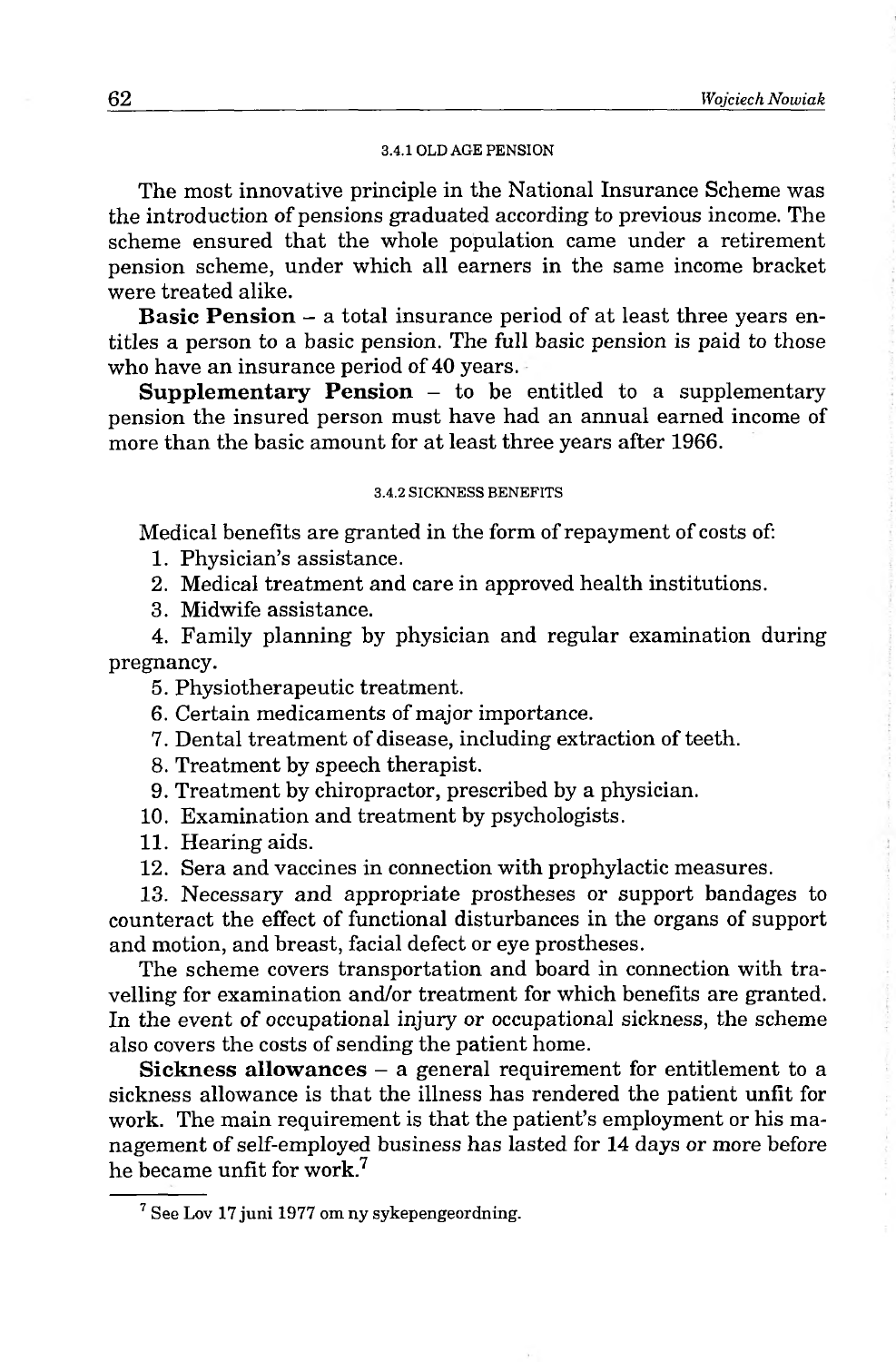**Maternity allowance** - the National Insurance pays a maternity allowance for 90 days, slightly longer in the case of multiple births.

#### 3.4.3 UNEMPLOYMENT BENEFITS

The National Insurance Scheme provides benefits in the form of a daily cash allowance during unemployment, grants to cover costs of moving to and establishing a home and a new place of work, and retraining grants.

**Daily cash allowance** - the general rule is that the daily cash allowance will not be paid for more than 80 weeks in the course of two consecutive calendar years, or 80 consecutive weeks. The daily cash allowance is paid for all days of the week except Saturdays and Sundays. The allowance is paid the three days after unemployed person has registered at the labour exchange.

**Travel and removal allowance** - on certain conditions, persons who through the Labour Exchange are given employment away from their home district, may be paid travel and removal allowances.

### 3.4.4 REHABILITATION AID

The main requirement for being entitled to benefit during rehabilitation is that the claimant has been domiciled in Norway and has been insured for at least three consecutive years immediately preceding the claim for assistance. The requirement of a minimum insurance period is not applied in the case of occupational injury.

**Rehabilitation assistance**  $-$  is given if the insured person has a permanently reduced capacity for work or substantially limited opportunities in the choice of occupation or place of work.

**Rehabilitation allowance** – is given when a person has been receiving a daily sickness allowance for 260 days.

**Grants/Loans** - may be given to provide technical and other aids to counteract functional incapacity, for instruction in the use of such aids, and for their repair.

#### 3.4.5 DISABILITY BENEFITS

To get the right to disability benefits the insured person must meet certain requirements as to insurance period and place of residence in Norway. The disability must be of a permanent nature and due to illness, injury, or defect.

**Basic grant** – is given if the disease, injury or defect involves heavily increased expenses for the person concerned.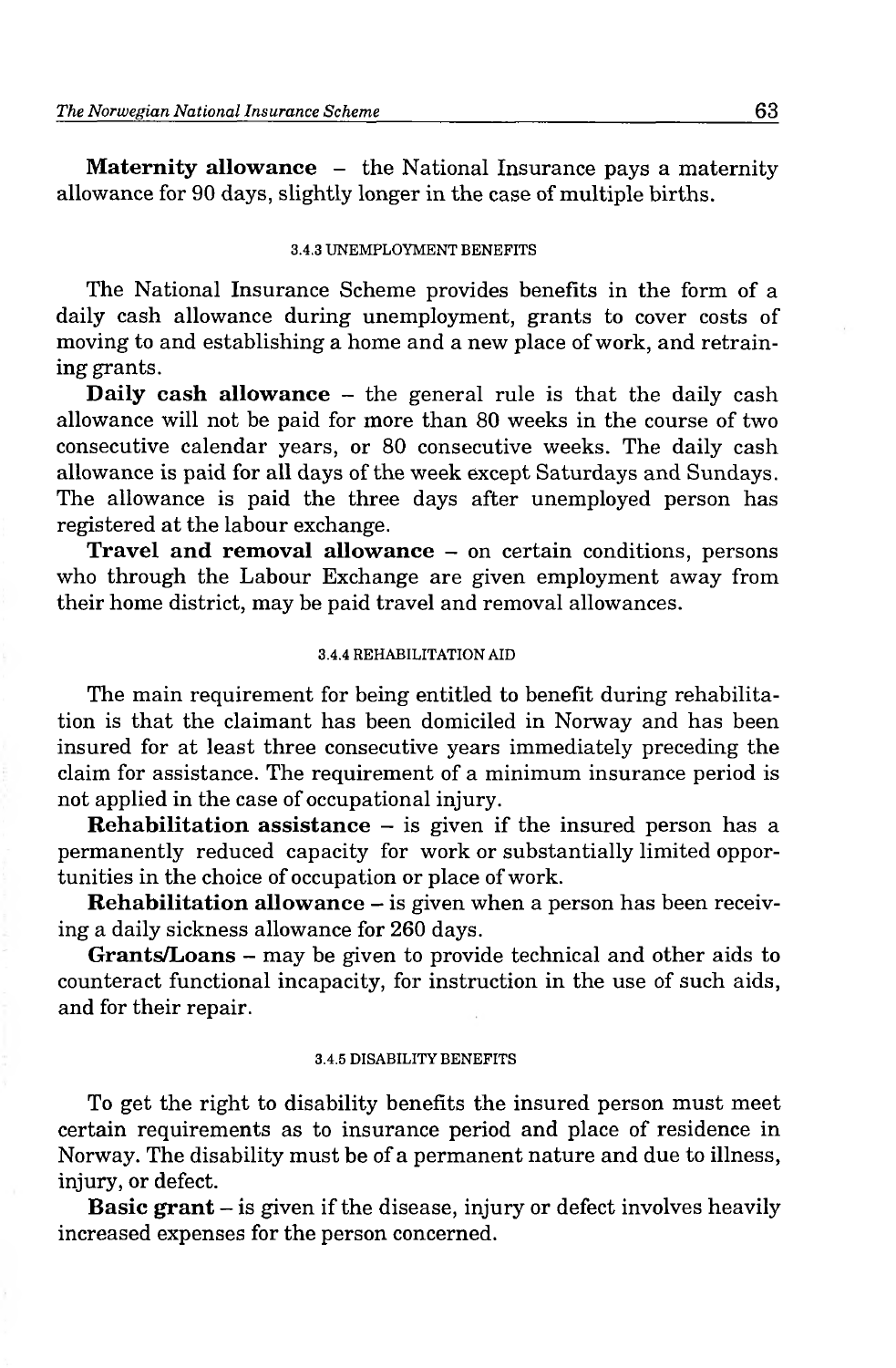Assistance grant - may be awarded to disabled persons who need special care and nursing, or domestic help.

Disability pension - may be granted to any person between 16 and 67 whose working capacity is permanently reduced by at least 50 per cent due to illness, injury or defect.

Supplement for spouse and/or children  $-$  a disability pensioner may claim a spouse's and/or children's supplement if he is supporting a spouse over 60 and/or children under 18.

### 3.4.6 OCCUPATIONAL INJURY BENEFITS

The National Insurance Scheme provides benefits for occupational injury, meaning bodily injury or illness caused by an occupational accident.

**Treatment** – during illness which is due to occupational injury, the insurance covers all the costs of medical assistance.

Basic grants, assistance grants – are given as in the case of other kinds of disability.

**Pension** – if the capacity for work has been reduced after treatment of the injury has been completed, a pension may be payable.

**Pension paid as a lump sum**  $-$  if the degree of disability is finally determined to be less than 30 per cent, the pension shall be paid out in the form of non-recurrent lump sum.

Occupational injury compensation  $-$  if the occupational injury has medical consequences of permanent and material nature, the injured person is entitled to annual occupational injury compensation.

#### 3.4.7 FUNERAL GRANT

A funeral grant is awarded at the death of an insured person. The funeral grant is also awarded at the death of a supported spouse or child under 18 years residing in Norway, even if they are not insured.

### 3.4.8 SUPPORT FOR SURVIVORS

A surviving spouse (widow or widower) under 67 is entitled to benefits when certain stipulations regarding insurance period and place of residence in Norway have been met.

**Transitional benefits**  $-$  a surviving spouse who is temporarily unable to work and thus to maintain himself or herself due to the care of children is granted a transitional benefit.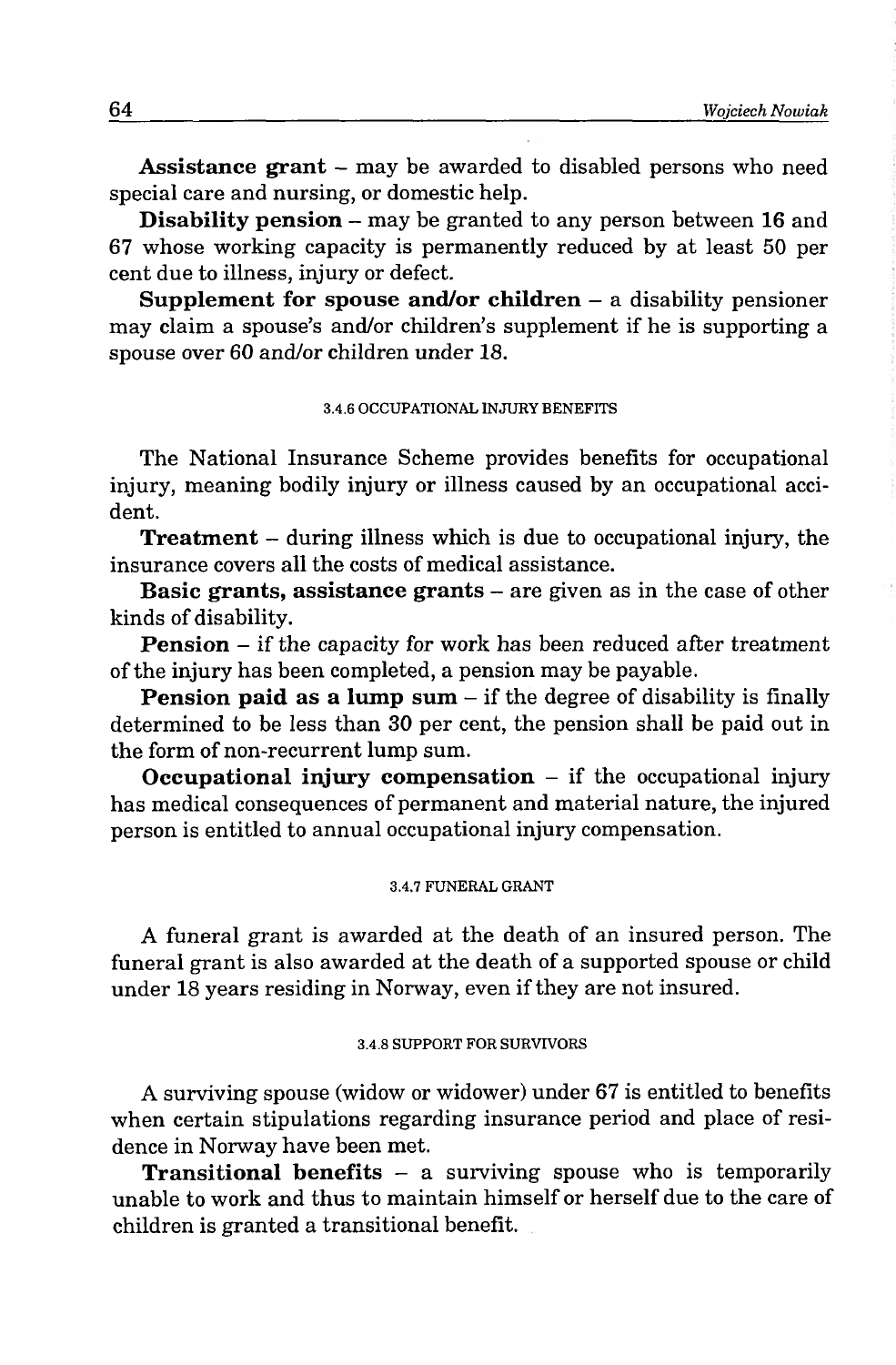**Educational training allowance** – is granted to a surviving spouse who needs education or training in order to be able to maintain himself or herself, in full or in part.

**Assistance for child care** — is granted to a surviving spouse who must leave the care of her children to someone else because of vocational training or work away from home.

**Maternity allowance** – after giving birth to the child of her deceased husband, a widow is entitled to a maternity allowance.

**Pension** – a widow or widower is entitled to a pension if the marriage had lasted for at least five years, but irrespective of the period of marriage if there were children of the marriage or if the widow or widower is in charge of the deceased person's children.

**Children's pension** - children under 18 who have lost their father or mother or both, are entitled to a pension.

**Benefits to surviving divorced spouse** – on the death of the former spouse, a divorced person under  $67$  who has not remarried is entitled  $-$  on certain conditions - to assistance for child care and an educational grant, or other kinds of financial assistance to obtain an employment.8

**Benefits to surviving family nurse** – unmarried persons under 67 years, who have stayed on in the home for at least five years to give necessary care and attention to parents or near relatives, may receive benefits on certain conditions.

### 3.4.9 BENEFITS TO ONE-PARENT FAMILIES

To be entitled to such benefits the supporter in a one-parent family (unmarried, separated or divorced mother or father who is bringing up the children alone) must satisfy certain requirements with regard to the period of insurance and the period and place of residence in Norway. It is also required that she or he is not cohabiting with the other parent or with the person from whom she or he is divorced or separated.

# **Maternity grant, Maternity benefits, Lump-sum payment,**

Child care education allowances  $-$  are paid in accordance with the rules applying to such benefits for a surviving spouse.

**Transitional allowances** – are paid to a supporter in a one-parent family who is temporarily unable to support him/herself by his/her own work, because he/she is taking care of the children or can obtain suitable employment only after a period of adjustment and perhaps of training.

<sup>8</sup> See Lov 17 desember 1971 om stonad til skilte og separerte forsorgere.